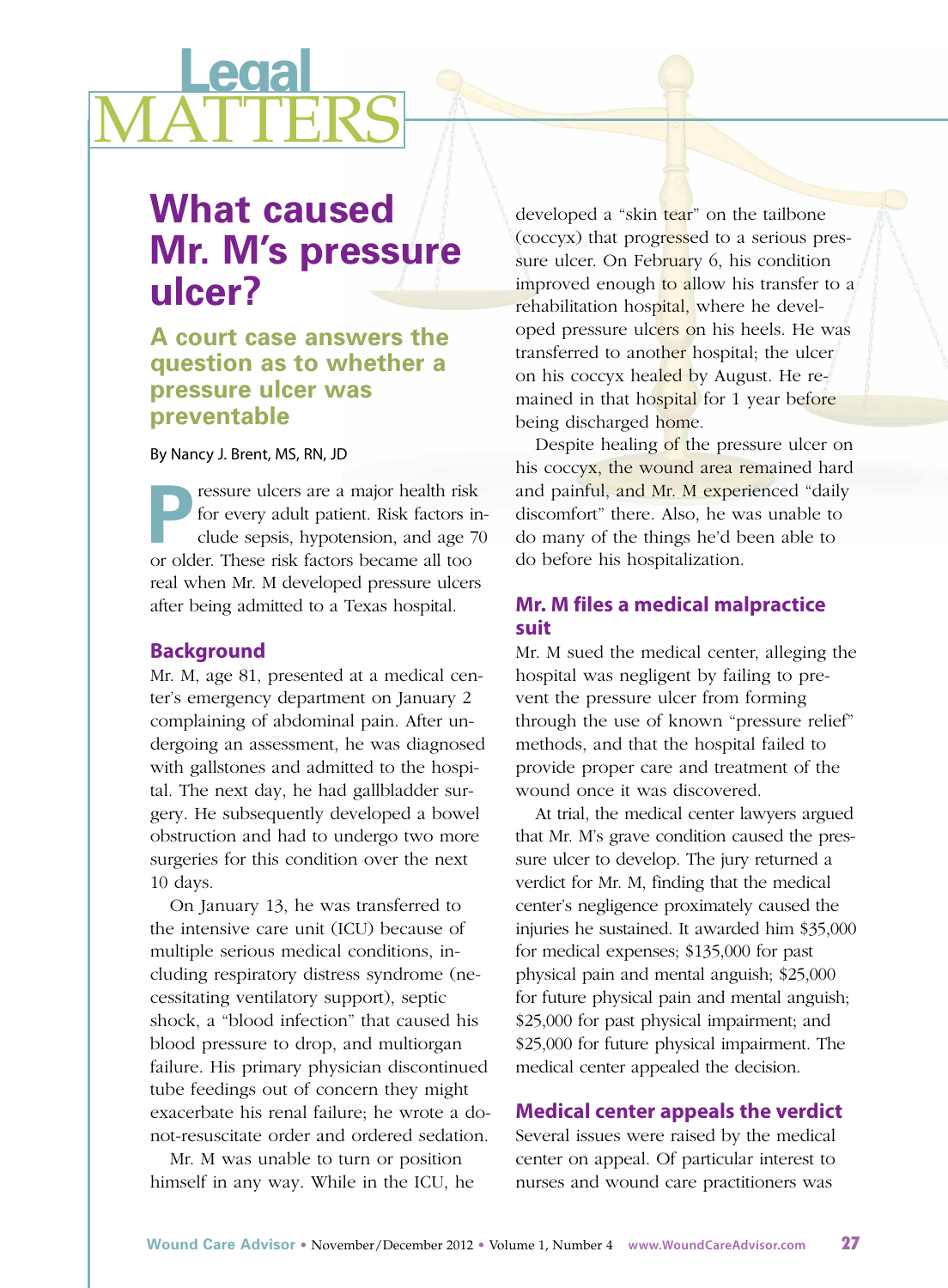# An expert witness must establish proximate cause based on a reasonable degree of medical certainty.

the "cause in fact" or the "proximate cause" of Mr. M's pressure ulcer on the coccyx. Because an expert witness must establish proximate cause based on a reasonable degree of medical certainty, Mr. M's case became a battle of the experts regarding the care he received, or lack of care, relative to development of the pressure ulcer.

#### **Expert witness testimony for Mr. M**

The first nurse expert to testify was Mr. M's highly qualified expert. She testified about the various acceptable ways to provide pressure relief, including turning the patient or, if the patient can't be turned, repositioning. The latter requires use of foam wedges or pillows to elevate a particular body part. The nurse expert testified that if a patient can't be turned or repositioned, that fact must be documented along with the reason for inability to carry out this nursing care.

Proper assessment of the pressure ulcer is required so that other team members can "see" the wound; the clinician who assesses the wound should draw a picture of exactly what he or she saw when documenting the note in the patient's chart. The nurse expert testified that the assessment should include the color, duration, and depth of the pressure ulcer; presence or absence of infection; and whether the tissue was dead or perfused.

After reviewing the medical center's policies and protocols on pressure relief, which required nurses to provide pressure relief every 2 hours, and the depositions of the nurses who'd cared for Mr. M, the nurse expert testified there was no documentation showing Mr. M received any pressure relief from January 13 to January 16. She said she could only conclude that the nurses failed to turn or reposition him during those days. The only notation made about his skin condition was when nurses discovered the "skin tear" on January 14. After this discovery, the physician wasn't notified of it until January 19. On that date, the physician ordered a wound care consult, but the actual consultation didn't occur until 3 days later. Even with the wound consultant's specific, written orders to care for the wound, only one notation existed showing that the orders were followed. Also, the wound care orders weren't entered into Mr. M's care plan until January 28. Additionally, in their depositions, the nurses caring for Mr. M couldn't recall changing the dressing as ordered.

Therefore, in the nurse expert's opinion, the pressure ulcer on Mr. M's coccyx was caused directly by failure of the ICU nurses to provide pressure relief from January 14 to January 16 and that providing the wound care that was ordered would have prevented the ulcer from getting worse and would have healed the ulcer.

Although a physician serving as a second expert for Mr. M also testified that pressure relief should have been provided,